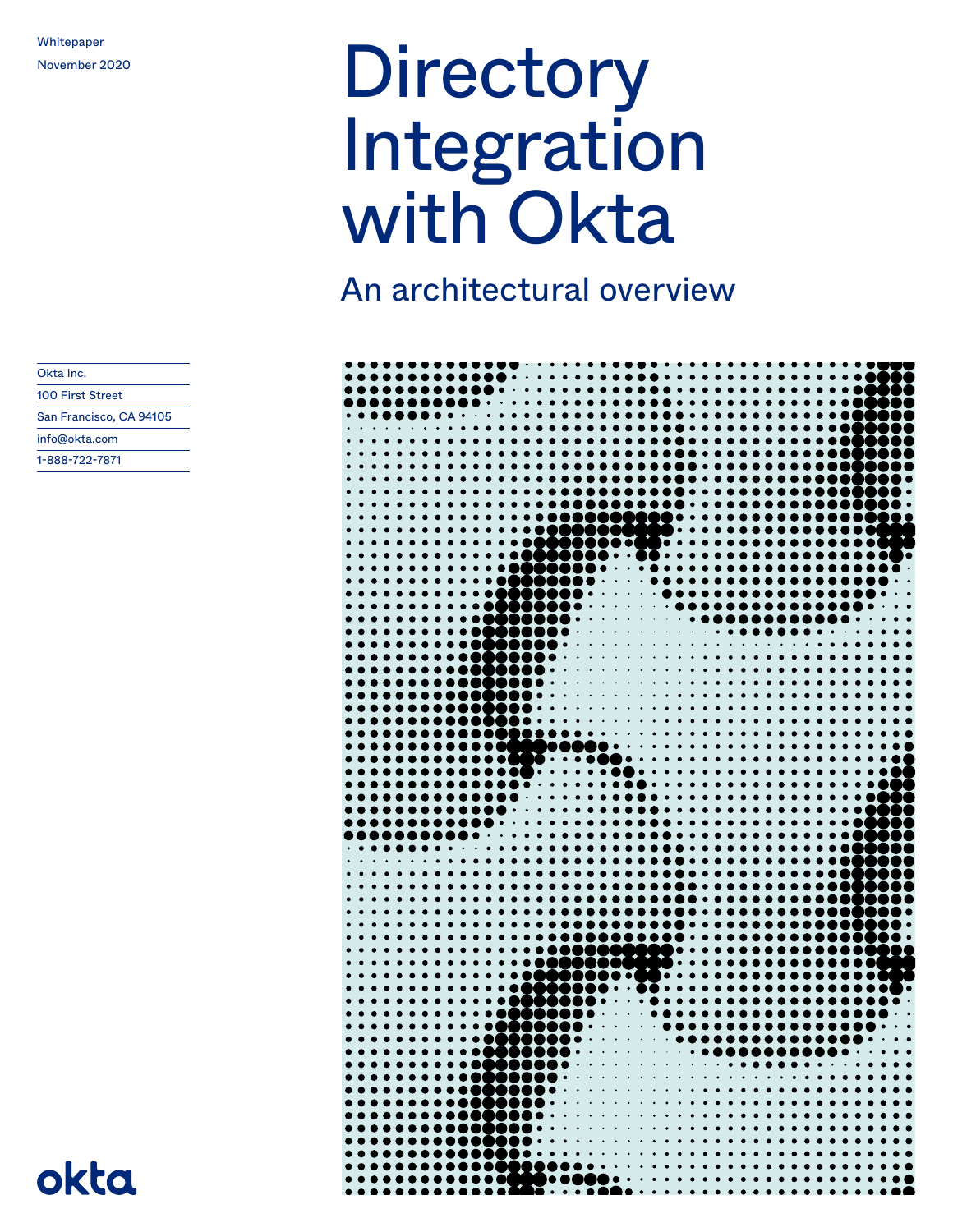| Contents |  | User Directories and the Cloud: An Overview |  |  |  |
|----------|--|---------------------------------------------|--|--|--|
|----------|--|---------------------------------------------|--|--|--|

- [Okta Directory Integrationfor All Your Cloud Apps](#page-5-0)
- [Simple and Secure Setup and Confirmation](#page-7-0)
- [Real Time Synchronization](#page-9-0)
- [Just-in-Time User Provisioning](#page-9-0)
- [Simple-to-Use Delegated Authentication](#page-10-0)
- [Desktop Single Sign-on](#page-11-0)
- [Self Service PasswordReset Support](#page-12-0)
- 13 Security Group-Driven Provisioning
- [One-Click Deprovisioning](#page-13-0)
- [Single Sign-on for Authenticated Apps](#page-14-0)
- [Conclusion—Extend Your Directory](#page-15-0)  [to the Cloud with Okta](#page-15-0)
- [Okta Active Directory Agent Details](#page-15-0)
- [Okta IWA Web Application Details](#page-16-0)
- [Okta LDAP Agent Details](#page-16-0)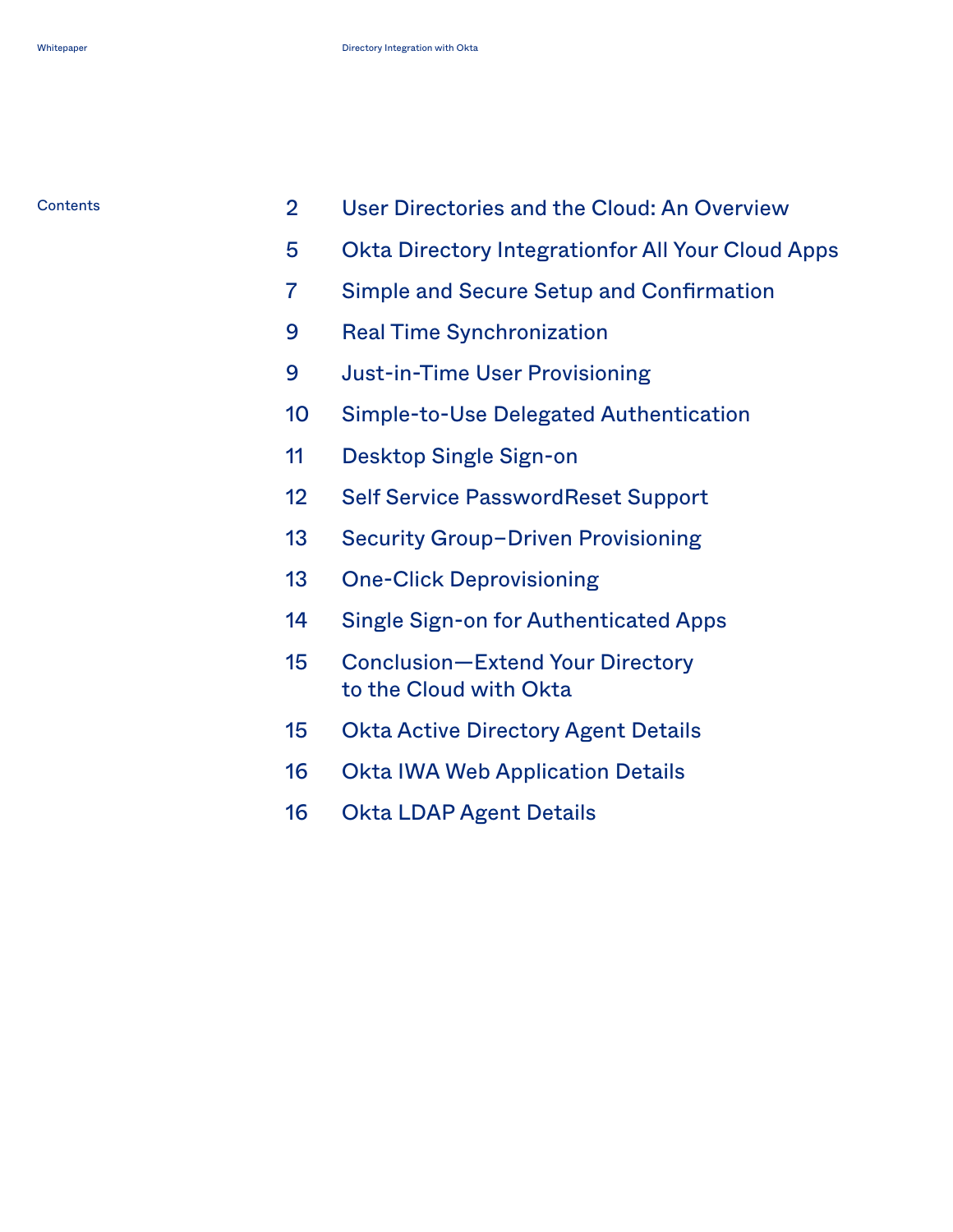# <span id="page-2-0"></span>User Directories and the Cloud: An Overview

For most companies, Microsoft Active Directory (AD) or Lightweight Directory Access Protocol (LDAP) directories such as SunOne or Oracle Internet Directory play the central role in coordinating identity and access management policies. AD/ LDAP typically serves as a "source of truth" for user identities and provides access control to on-premises resources such as networks, file servers, and web applications (see Figure 1). When on-premises applications are integrated to Active Directory or LDAP, users get the best possible experience: they log in to their domain once and are granted access to the appropriate resources. Administrators benefit too-they maintain clear control over who has access to what. This model is ubiquitous because it works well with LAN-based architectures (where applications are served from hardware inside the firewall). But as we'll show, this approach begins to break down as enterprises shift to cloud-based applications, and a new solution is needed. *Figure 2: Adoption of cloud applications leads to proliferation of*  provide integrate and contact to integrate and contact to integrate and contact to integrate and contact to in a single, shared identity store (see Figure 3). Active Directory or



Figure 1: AD or LDAP for on-premises application user identities *Figure 1: AD or LDAP for on-premises application user identities*

A byproduct of the transition to cloud applications is the A byproduct of the transition to cloud applications is the proliferation of separate user stores; each cloud application typically is rolled out independently and therefore has its own unique database of user credentials (see Figure 2). This is a minor nuisance with only one or two applications, but as companies adopt more and more cloud applications, administrators are faced with an unmanageable number of different user directories. And this problem is only getting bigger. Users' passwords proliferate with each new where still, when an employee leaves, most companies cannot easily and accurately identify which accounts to deactivate, nor do they have any auditing capabilities to ensure the necessary deprovisioning occurs in a timely manner. application, and administrators quickly lose control over who has access to what.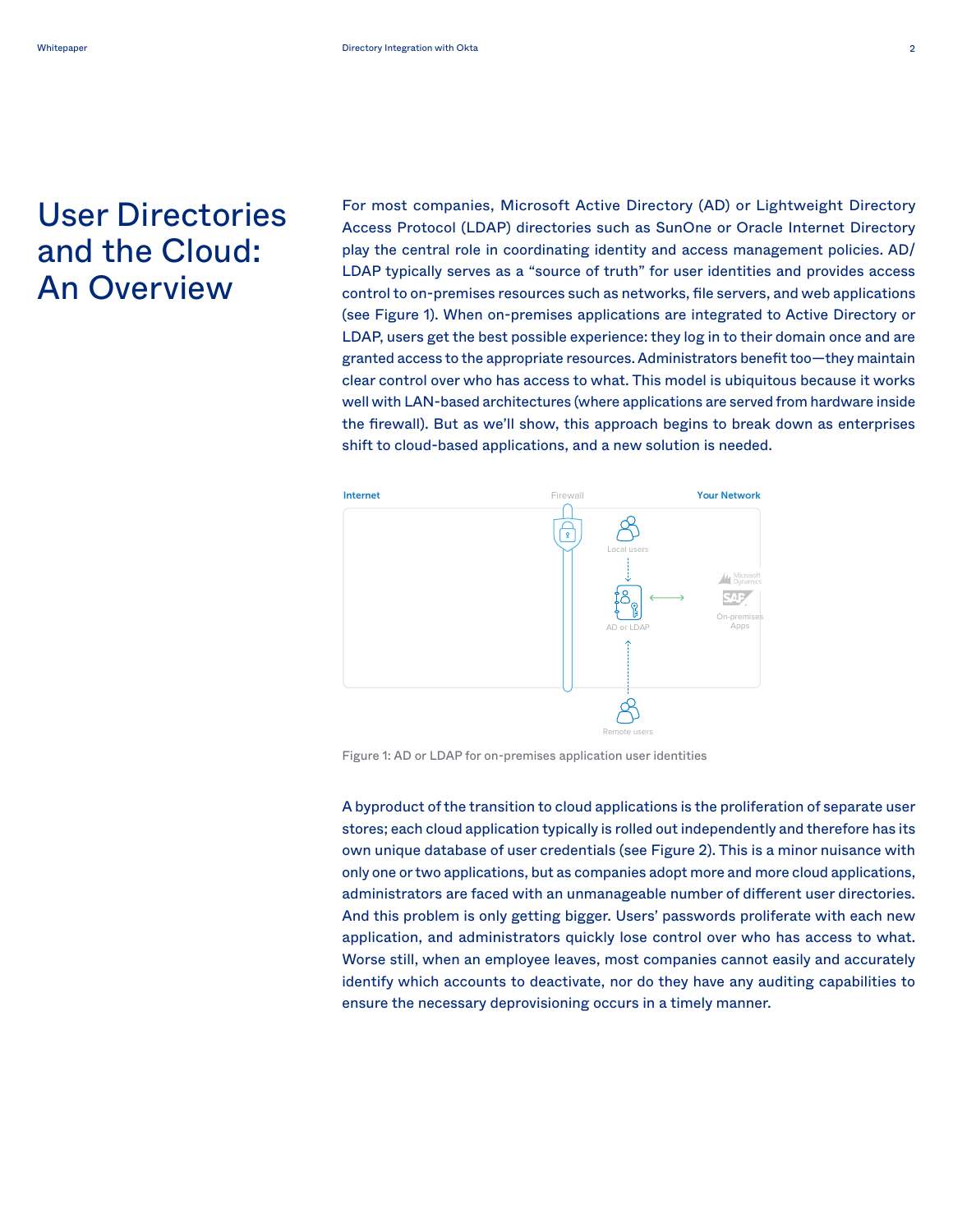

Figure 2: Adoption of cloud applications leads to proliferation of user stores

One solution to the problem of independent user store proliferation is to attempt to integrate all cloud applications to a single, shared identity store (see Figure 3). Active Directory or LDAP user stores are by far the most convenient options for this, as they Some cloud application vendors provide APIs or toolkits that allow enterprises to Some cloud application vendors provide APIs or toolkits that allow enterprises to try to connect the application's standalone identity stores to AD or LDAP. However, to some can application some clouds about the toolkits is different integration via APIs requires custom development, and each of the toolkits is different and can often require significant investment in setup, equipment (hardware to run the connector software),and maintenance as the applications change over time. As the number of cloud applications increases, this model of per-app AD or LDAP integrations becomes prohibitively expensive. There is always the next new application that the can provide identity management for both on-premises and cloud-based applications. business needs to run.



Figure 3: Integrating with multiple cloud applications is costly and difficult to maintain *Figure 3: Integrating with multiple cloud applications is costly*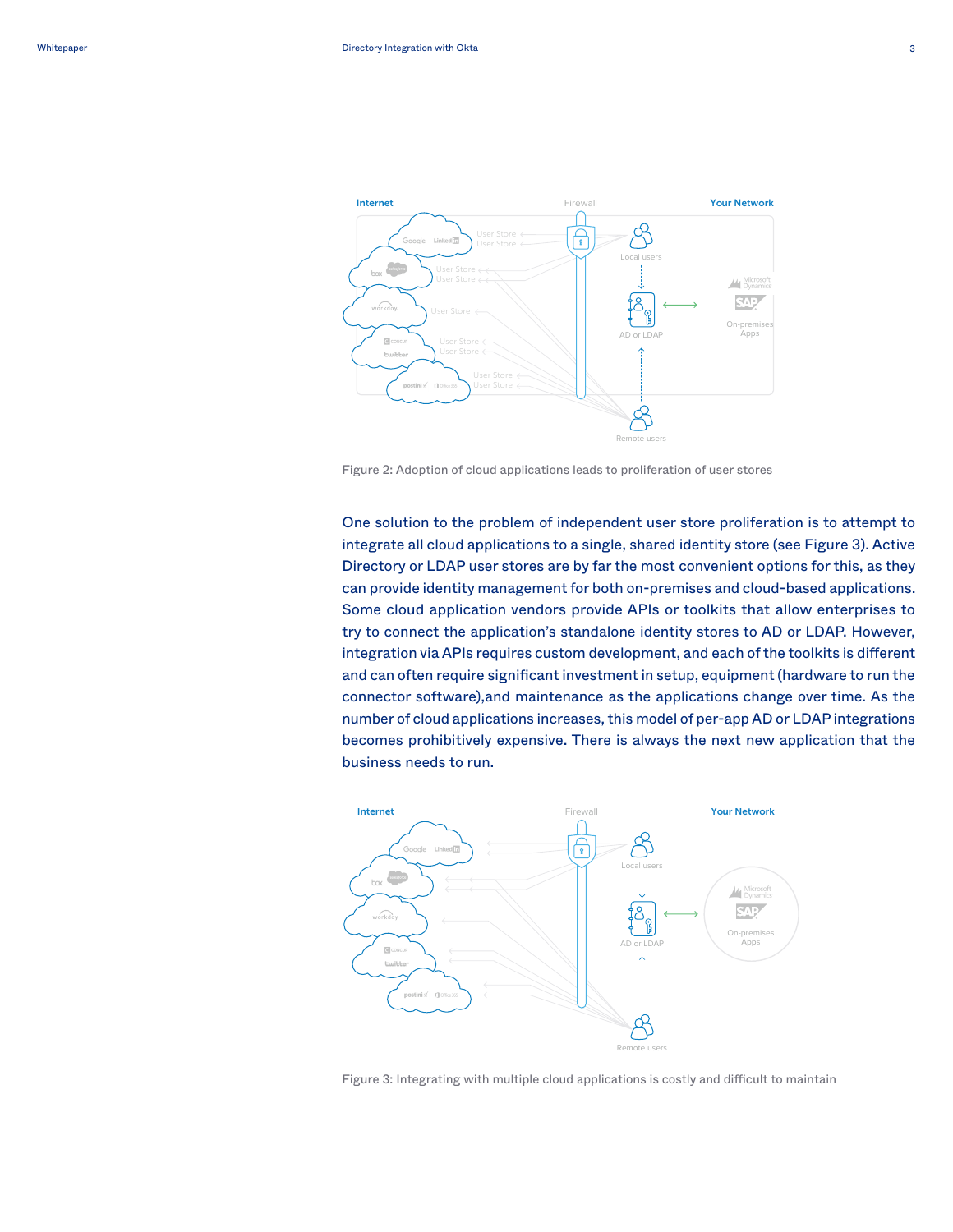Okta's cloud-based identity and access management service solves these problems with a single integration point that provides a highly available solution for all cloud and web-based application AD and LDAP integrations.

Okta eliminates the pitfalls that come with trying to build and manage multiple onpremises directory integrations yourself:

| <b>Pitfall of DIY AD/LDAP integrations</b>                                                   | Okta's approach                                                                                                                                                               |
|----------------------------------------------------------------------------------------------|-------------------------------------------------------------------------------------------------------------------------------------------------------------------------------|
| Do you have the correct skillset to develop<br>these integrations?                           | With Okta, integrations do not require<br>programming or development experience<br>and can be accomplished in minutes<br>through our easy-to-use interface.                   |
| How will you upgrade and maintain<br>integrations?                                           | Okta works with ISVs and monitors changes<br>and upgrades to existing APIs to take<br>advantage of the latest functionality; we<br>release updates weekly to reflect changes. |
| How do you monitor the health of the<br>integration?                                         | Okta continuously monitors and tests<br>existing integrations to ensure that the<br>integration functions as expected after<br>upgrades and releases.                         |
| Which protocol will you use to connect to<br>each cloud application?                         | Okta eliminates the need to know SAML,<br>OAuth, SCIM, and numerous other<br>integration protocols, because Okta<br>manages these integrations for you.                       |
| What happens when the server running<br>your home-grown, toolkit-based integration<br>fails? | Okta automatically enables failover recovery<br>with a redundant-agent architecture.                                                                                          |
| How will you integrate your cloud app with a<br>multiple domain AD or LDAP configuration?    | Okta has built-in support for multiple AD<br>and/or LDAP domain environments.                                                                                                 |
| What firewall changes are needed for each<br>cloud app-to-AD/LDAP integration?               | With Okta, there are no firewall changes<br>needed to support AD or LDAP integration.                                                                                         |

Once in place, Okta provides an infrastructure that allows companies to freely pursue new cloud applications while still leveraging internal directories for their employee user identities. This allows users to access any cloud app using their existing AD or LDAP credentials; it enables IT admins to control access to those applications from a single control panel; and it combines AD or LDAP security groups with individual user assignments.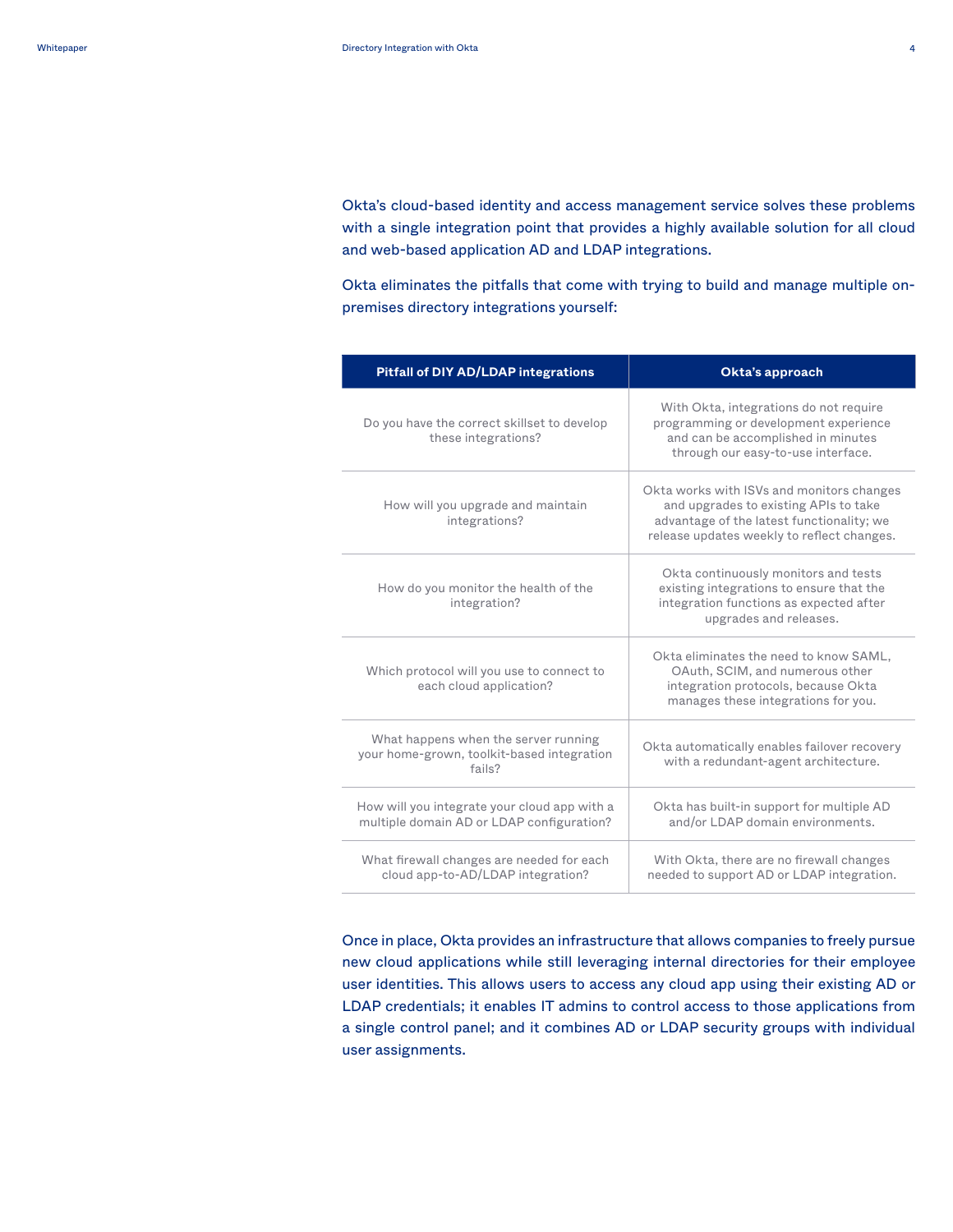# <span id="page-5-0"></span>Okta Directory Integration for All Your Cloud Apps

Okta offers a complete and easy-to-use directory integration solution for cloud and on-premises web applications. The Okta on-demand Identity and Access Management service provides user authentication, user provisioning and de-provisioning, and detailed analytics and reporting of application usage, for both cloud applications and on-premises web applications. A key component of this service is Okta's directory integration capability, which is very easy to set up and is architected for high availability.

In addition, Okta maintains the integrations for you, with thousands of applications supported in Okta's Application Network (OAN).

### For AD integration, Okta provides three lightweight and secure on-premises components:

- Okta Active Directory Agent: A lightweight agent that can be installed on any Windows Server and is used to connect to on-premises Active Directory for user provisioning, deprovisioning, and authentication requests.
- Okta Integrated Windows Authentication (IWA) Web Application: A lightweight web application that is installed on an Internet Information Services (IIS) and is used to authenticate domain users via Integrated Windows Authentication.
- Okta Active Directory Password Sync Agent: A lightweight agent installed on your domain controllers that will automatically synchronize AD password changes, send to Okta, and keep your user's AD passwords in sync with the apps they use.

### For LDAP integration, Okta provides a single lightweight and secure on-premises component:

• Okta LDAP Agent: A lightweight agent that can be installed on any Windows Server and is used to connect to on-premises LDAP user stores for provisioning, de-provisioning, and authentication requests.

The Okta AD/LDAP Agents, the Okta IWA Web App and the Okta AD Password Sync Agent combine with the Okta cloud service itself to form a highly available, easy to set up and maintain architecture that supports multiple use cases. This paper provides additional details about this flexible architecture.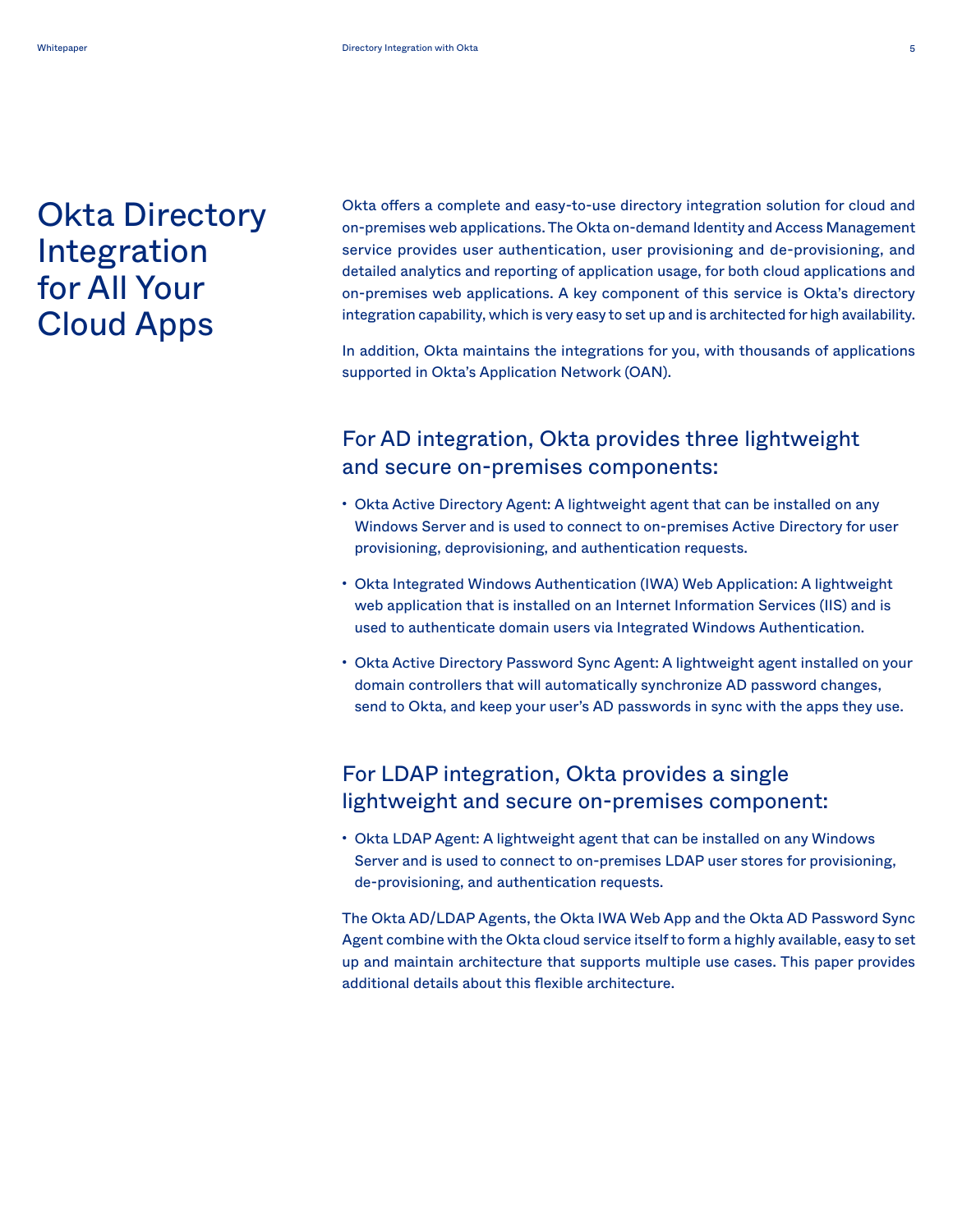



Figure 4: Okta for Active Directory architecture: One integration for all web applications *Figure 4: Okta for Active Directory architecture: One integration* 

### Okta's directory Integration offers the following: Okta's directory Integration offers the following:

- Simple and Secure Setup and Configuration Simple and Secure Setup and Configuration
- Real-time provisioning Real-time provisioning
- Intelligent user synchronization Intelligent user synchronization
- Just-in-time user provisioning Just-in-time user provisioning
- Robust delegated authentication Robust delegated authentication
- Integrated desktop single sign-on (SSO) (AD only) Integrated desktop single sign-on (SSO) (AD only)
- Self service password reset support (AD only) Self service password reset support (AD only)
- Security group-driven provisioning Security group-driven provisioning
- Automated one-click deprovisioning
- Single sign-on for directory authenticated apps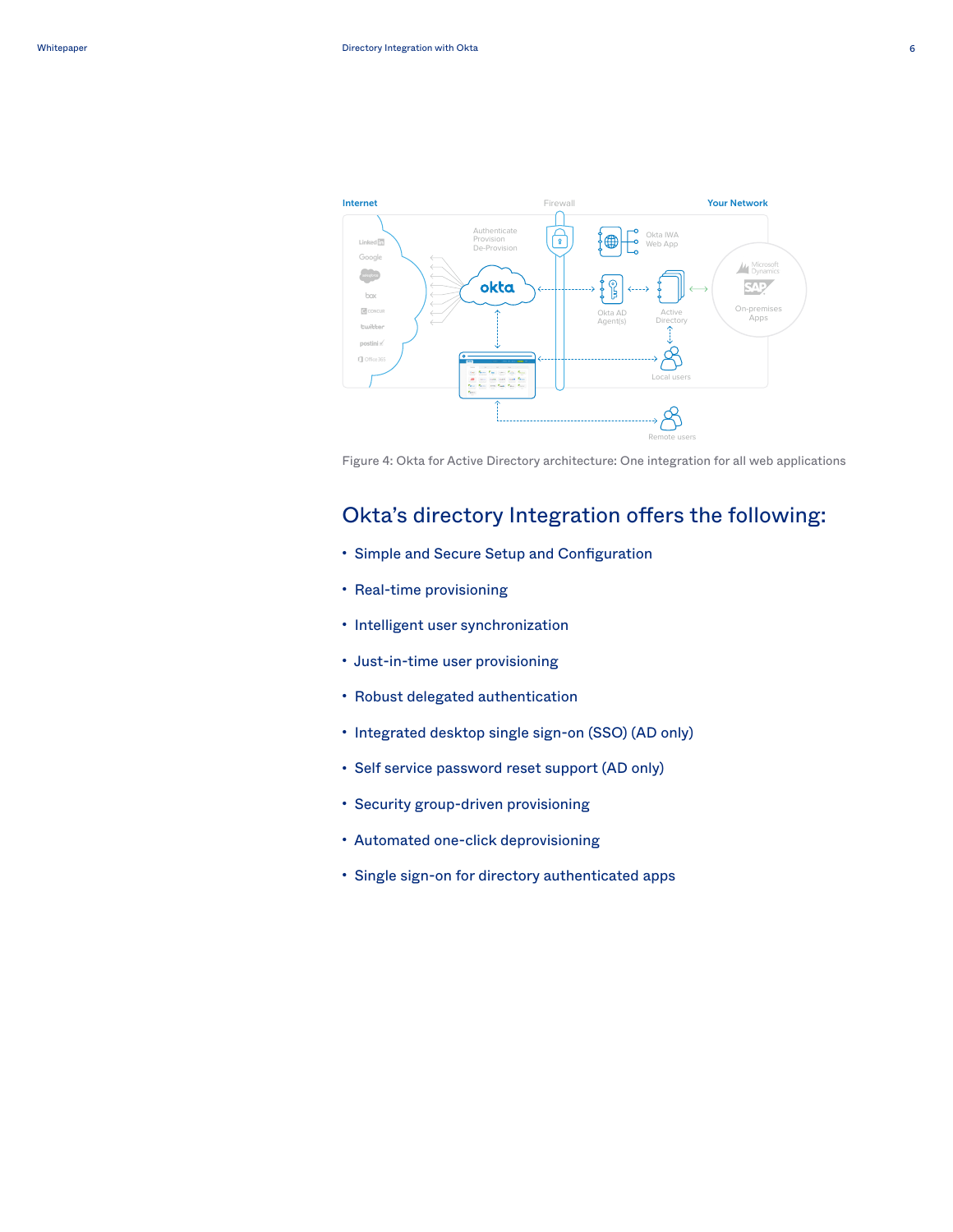# <span id="page-7-0"></span>Simple and Secure Setup and **Confirmation**

With Okta, enabling directory integration is a simple wizard-driven process. With one click from the Okta administrative console, you can download the Okta Active Directory or LDAP Agent and install it on any Windows Server that has access to your Domain Controller. The Okta Agents run on a separate server from your domain controller. Controller. The Okta Agents run on a separate server from your domain controller.

| Install Agent                        | <b>Basic Settings</b>                                                            | <b>Build User Profile</b>                                                                                                                     | Done!            |
|--------------------------------------|----------------------------------------------------------------------------------|-----------------------------------------------------------------------------------------------------------------------------------------------|------------------|
|                                      | Download the Okta Active Directory agent                                         |                                                                                                                                               |                  |
|                                      | enables Okta features such as user import and delegated authentication.          | The Okta Active Directory agent is a lightweight, secure connector that allows Okta to integrate with your Active Directory domain. The agent |                  |
| <b>Download Agent</b>                |                                                                                  | Download directly: https://ct9-bootstrap-admin.clouditude.com/static/ad-agent/OktaADAgentSetup-3.2.1.exe                                      |                  |
| B                                    | Install the Okta Active Directory agent on your host machine using these values: |                                                                                                                                               |                  |
| Your Okta Organization URL           |                                                                                  | Okta AD Aprof 3.0.6.0<br>Register Okta AD Agent<br>Erter your Olda user credentials to register this AD agent with Olda.                      |                  |
| https://ct9-bootstrap.clouditude.com |                                                                                  | Olds Customer Domain                                                                                                                          |                  |
|                                      |                                                                                  |                                                                                                                                               |                  |
| An Okta administrator account        |                                                                                  |                                                                                                                                               |                  |
| admin@saasure.com                    |                                                                                  |                                                                                                                                               |                  |
|                                      |                                                                                  |                                                                                                                                               | clist Ret> Carol |
| w                                    | Waiting for the agent installer to update this page                              |                                                                                                                                               |                  |
|                                      |                                                                                  |                                                                                                                                               |                  |

*Figure 5: The Active Directory installation process* Figure 5: The Active Directory installation process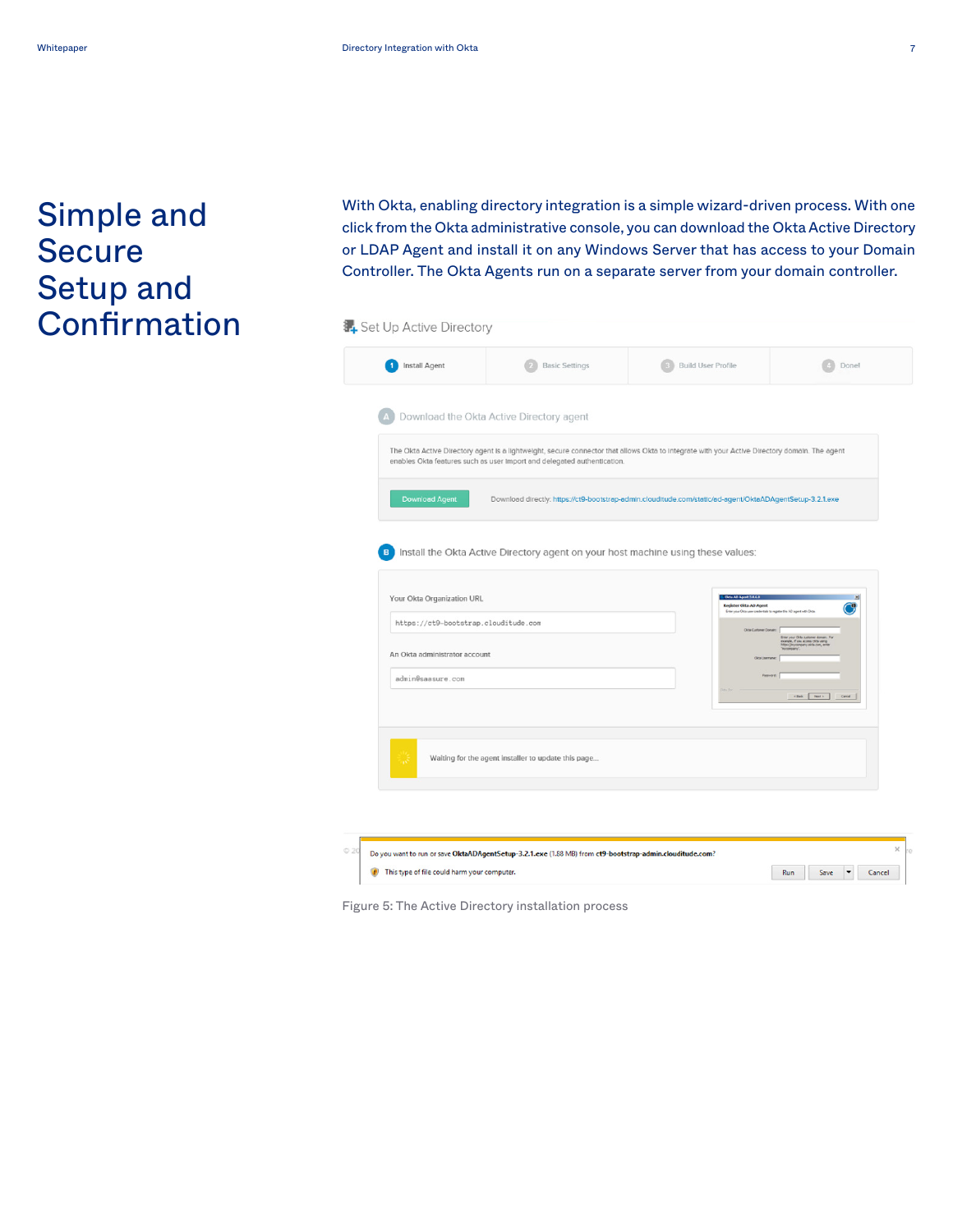During installation, you simply enter your Okta URL and AD Administrator credentials and the Okta AD Agent creates a lowprivileged, read-only integration account and then securely establishes a connection with your Okta instance—no network or firewall  $\mathsf{configuration}\ \mathsf{required}.$ production of  $\alpha$ 

The Okta AD Agent connects to Okta's cloud service using an outbound port 443 SSL connection. This connection is cycled every 30 seconds to ensure compatibility with any existing firewalls or other security devices. As a rule of thumb, if a user can log into the host machine using AD credentials and can access the Internet from a browser, the Okta AD Agent will work successfully and will require no firewall changes. 2. Import OUs and Groups (without the member attributes). schedule import pull down menu will be set to Never.



Figure 6: Okta Agent connections are Port 443 for AD (SSL Encrypted) and over Port 636 for LDAP. No firewall changes are needed for either the AD or LDAP Agents.

Communication with the Okta AD/LDAP Agents is secured using SSL and mutual authentication, specifically:

- Okta AD/LDAP Agents to Okta Service: The Agent authenticates the service authenticates the Agent using a security token given to the Agent on registration. The registration process requires Okta administrator credentials before generating the security token. The security token is specific to each Agent and can be revoked at any time. by validating the Okta server SSL cert for mycompany.okta.com. The service
- Okta Agent to the Domain Controller or LDAP server: The Agent authenticates with the Domain Controller using the low-privileged, read-only integration account that was created during the agent install process.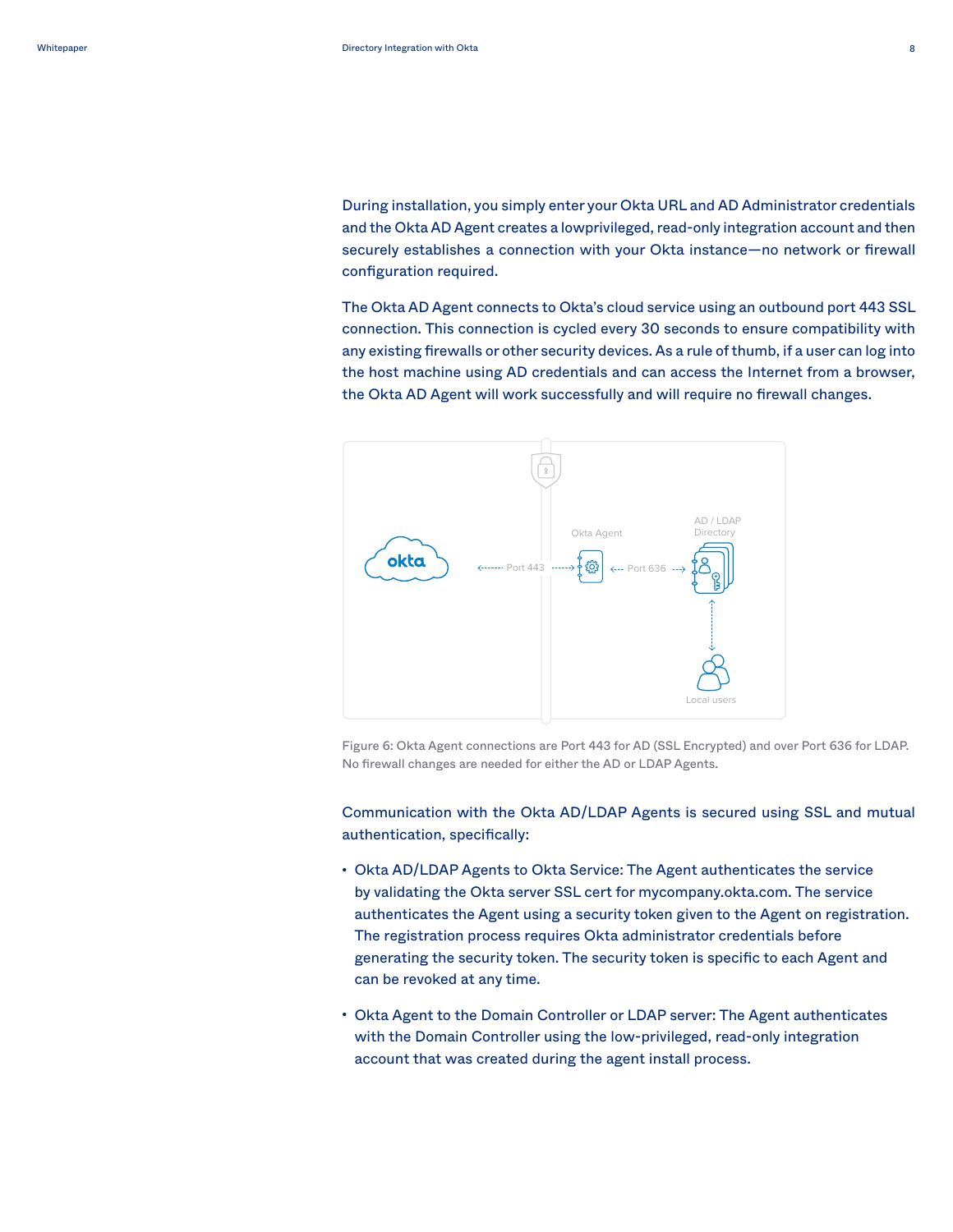# <span id="page-9-0"></span>Real Time Synchronization

Companies do not need to worry about inconsistent profile information between their user store and Okta that may occur with schedule imports. With real-time synchronization, Okta seamlessly updates profiles on every login. So whether you change individual profile information or larger group information, your users will be fully updated throughout the day in Okta.

The process to enable real time synchronization is:

- 1. Download and install the appropriate Agent.
- 2. Import OUs and Groups (without the member attributes).
- 3. Configure OU selection and username preference. Note: The schedule import pull down menu will be set to Never.
- 4. Delegated Authentication, and Just in Time Provisioning (JIT) are turned on by default.
- 5. Users can immediately JIT in without any previous import and become Okta users.
- 6. On every delegated authentication or JIT request, Group memberships are imported in addition to the full User profile.
- 7. Users are fully updated on every login and asynchronously. Admins can change OUs, user profile and group information in Active Directory and users will be fully updated.

### Just-in-Time User Provisioning

User provisioning is very simple and fast with Okta's just-in-time provisioning. With just-in-time provisioning, IT admins can allow new users to be automatically created in Okta provided they already exist in Active Directory or in an LDAP user store.

IT Admins are not required to run an initial import before activating users, saving time during configuration. Users will be able to immediately sign into Okta by going to their login page and signing in with their directory (AD or LDAP) credentials. Administrators will be able to see the full user profile, groups, and group memberships display in the People tab.

The process for just-in-time provisioning is:

- 1. A user who previously was not provisioned in the Okta service attempts to log in to mycompany.okta.com.
- 2. Okta and the Okta Agent check the user credentials against Active Directory or LDAP.
- 3. If the user is active in AD/LDAP, a new user account is automatically created in Okta. The new user account leverages their existing AD credentials.
- 4. Depending on their directory security group attributes, the user is automatically provisioned to downstream cloud and web applications via the Okta service.

Just-in-time provisioning allows IT admins to increase user adoption of both the Okta service and of all assigned cloud applications, while leveraging the AD or LDAP credentials that their users already know.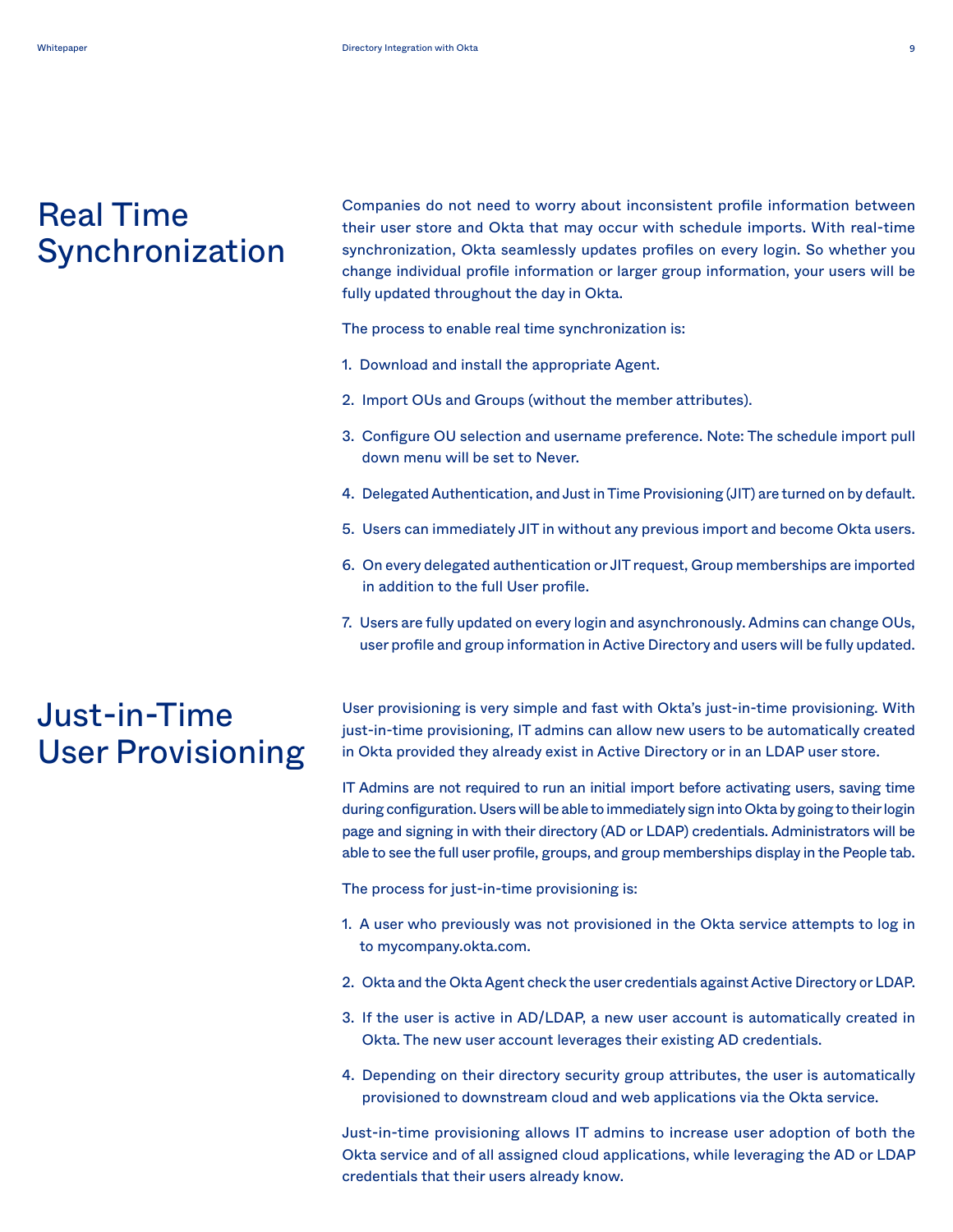### <span id="page-10-0"></span>Simple-to-Use users, saving time during configuration. Users will be able to Delegated Authentication

Okta's directory integration support also allows you to delegate the authentication of users into Okta to your on-premises AD or LDAP Domain instead. That is, user login attempts to mycompany.okta.com will be checked against Active Directory or LDAP for authentication. Users can then easily log into Okta using their Okta user name and directory password. The user types his user name and password into the Okta user name and password into the Ok

More specifically, the process is:

- 1. The user types his user name and password into the Okta user home page. This login page is protected with SSL and a security image to prevent phishing; multiregin page to processed that occuring a occurity mage to protein phishing, materially factor authentication (extra security question or smartphone soft token) can be enabled as well. The user name and password are transmitted to an Okta are transmitted to an Okta are transmitted to an Okta and particles are transmitted to an Okta are transmitted to an Okta are transmitted to an Okta ar
- .<br>2. The user name and password are transmitted to an Okta Directory Agent running behind the firewall over the SSL connection that had been previously established during setup. The Okta Directory Agent passes that  $\alpha$
- 3. The Okta Directory Agent passes those credentials to the AD or LDAP Domain Controller for authentication.
- 4. The Domain Controller responds with a yes/no answer, validating the user name and password. The yes-no response is transmitted by  $\mathcal{L}$
- 5. The yes/no response is transmitted back to the Okta service by the Okta Directory Agent. If yes, the user is authenticated and sent to his Okta My Applications user home page.



Figure 7: Delegated authentication to Active Directory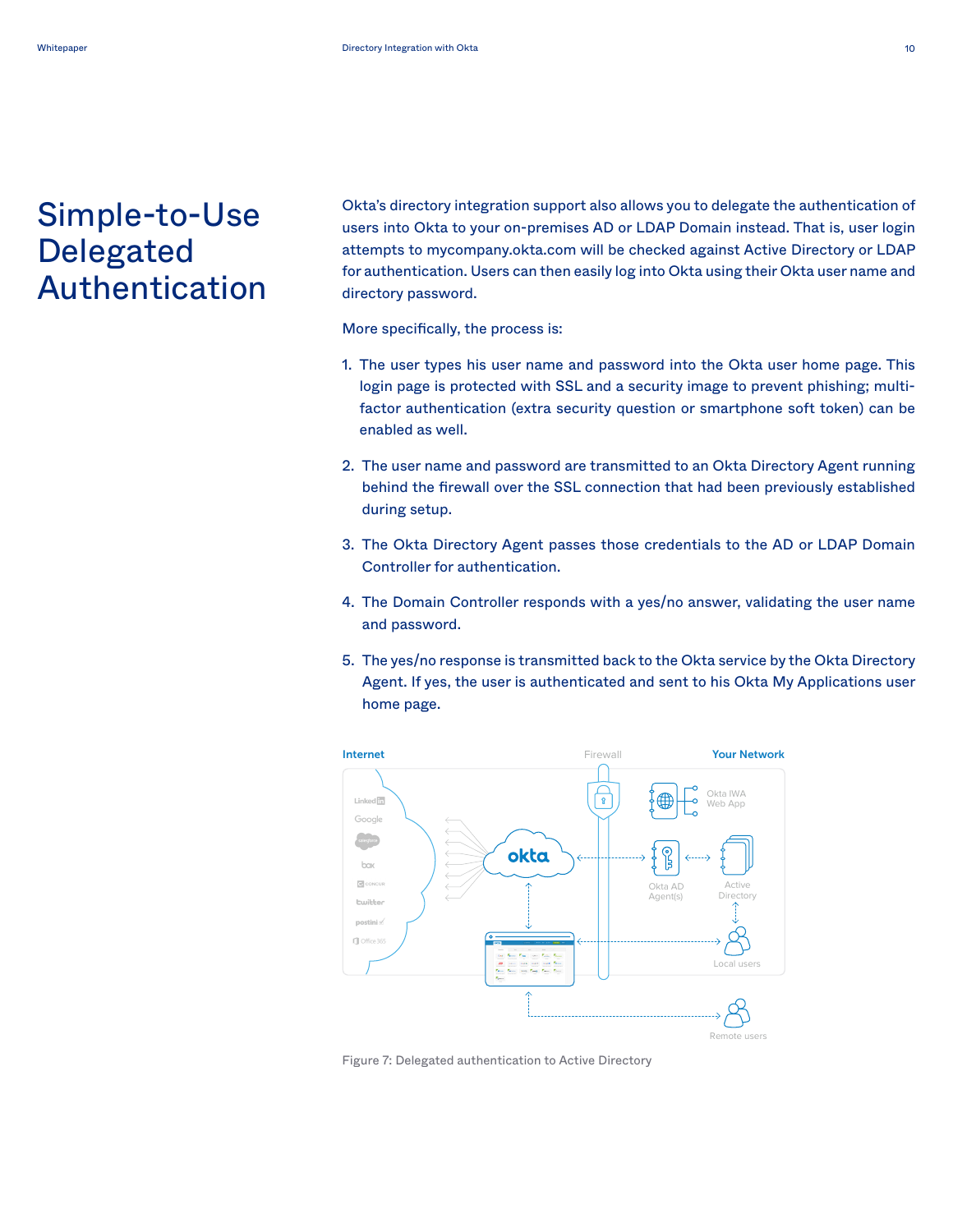<span id="page-11-0"></span>The user experience for Delegated Authentication to AD /LDAP is simple:

- 1. Log in to Okta home page; launch app
- 2. Okta looks to a directory to authenticate users
- 3. If valid, Okta SSOs in to cloud apps

Because this feature governs user access into Okta, the architecture supports multiple Okta AD and/or LDAP Agents running in your environment to provide redundancy. If **White paper** one of the Okta AD or LDAP Agents stops running or loses network connectivity, the authentication requests are automatically routed to the other Okta AD or LDAP Agents.

With this authentication mechanism, the user's password is never stored in the Okta **Desktop Single Sign-On** service and your directory is maintained as the immediate and ultimate source for credential validation. Because AD or LDAP is always relied upon for user authentication, changes to the user's status (such as password changes or deactivations) are reflected immediately in the Okta service.

Okta supports Desktop Single Sign-On, extending local users' Windows domain login procedures to grant access to Okta and to their cloud applications. Okta's AD integration uses Microsoft's Integrated Windows Authentication to seamlessly authenticate users<br>. to Okta that are already authenticated via their Windows domain login. You simply download and install Okta's IWA web application, configure the relevant IP ranges, and the setup is complete.



Figure 8: Desktop SSO with Okta IWA web application

# Desktop Single Sign-on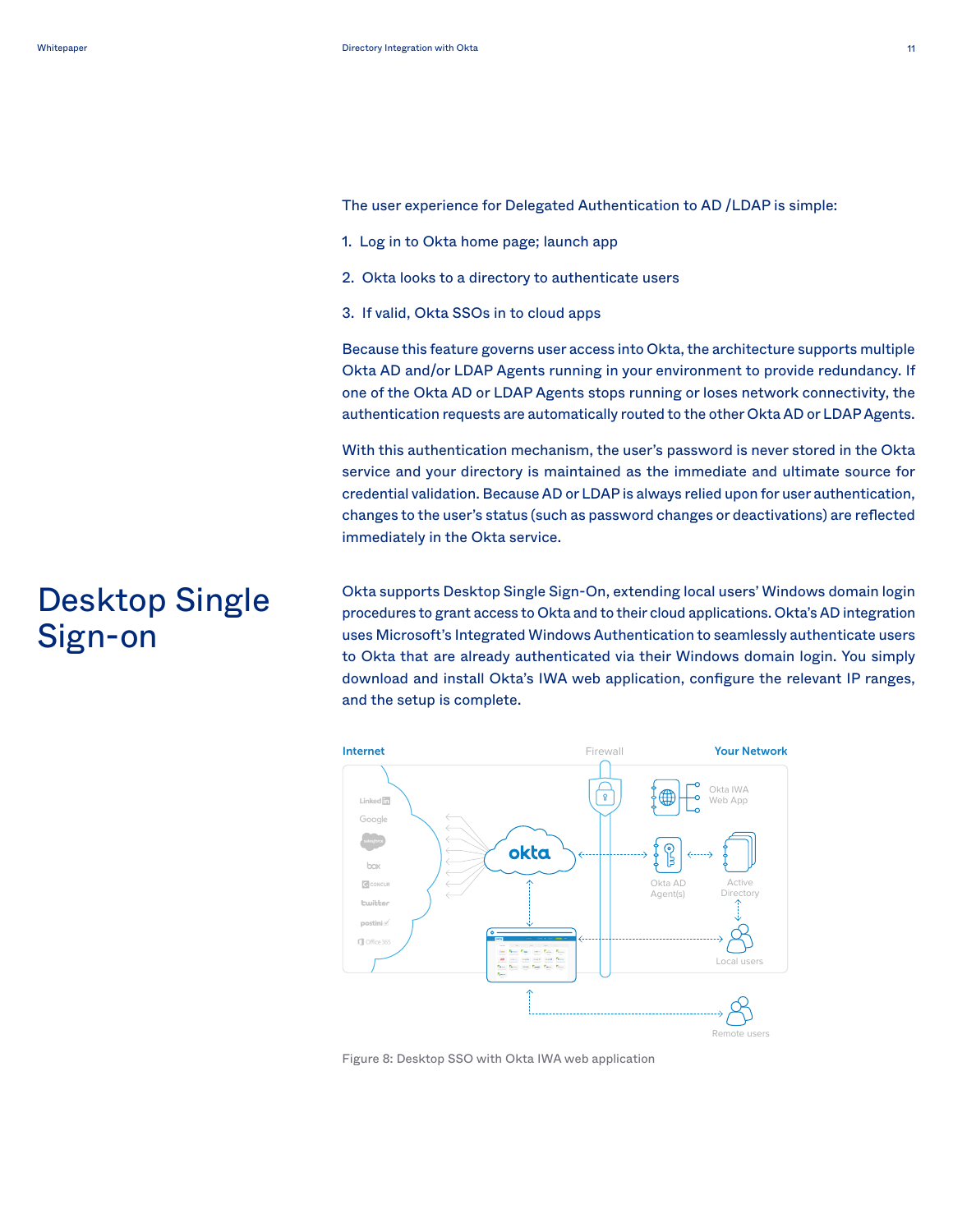<span id="page-12-0"></span>The behind-the-scenes steps that enable seamless login to the Okta service via Desktop Single Sign-On (shown in Figure 9) are:

- 1. User navigates to https://mycompany.okta.com.
- 2. The user is redirected to the locally installed IWA web application.
- 3. The IWA web application transparently authenticates the user via Integrated Windows Authentication (Kerberos).
- 4. The user is redirected back to the Okta login page with cryptographically signed assertions containing his AD user identity.
- 5. The Okta service validates the signed assertions and sends the user directly to his Okta home page.

Note that all of the above steps are transparent to the user. The user experience is simple: navigate to https://mycompany.okta.com and then land immediately on the user home page containing links to all of his assigned applications. Alternatively, a user can simply click a link corresponding to a particular application and then be automatically signed in to that application. The authentication to AD behind the scenes is transparent to the user.

Lastly, remote users or users out of the office continue to find and SSO into all of their cloud applications by simply visiting the Okta user home page.

Self Service Password Reset Support Your users can also change their Active Directory password via Okta. When a user's AD password expires or is reset they will automatically be prompted to change it the next time they log in to Okta. Users can also proactively change their AD password directly from the account tab on their Okta homepage, and Okta keeps all of these credentials synchronized with AD.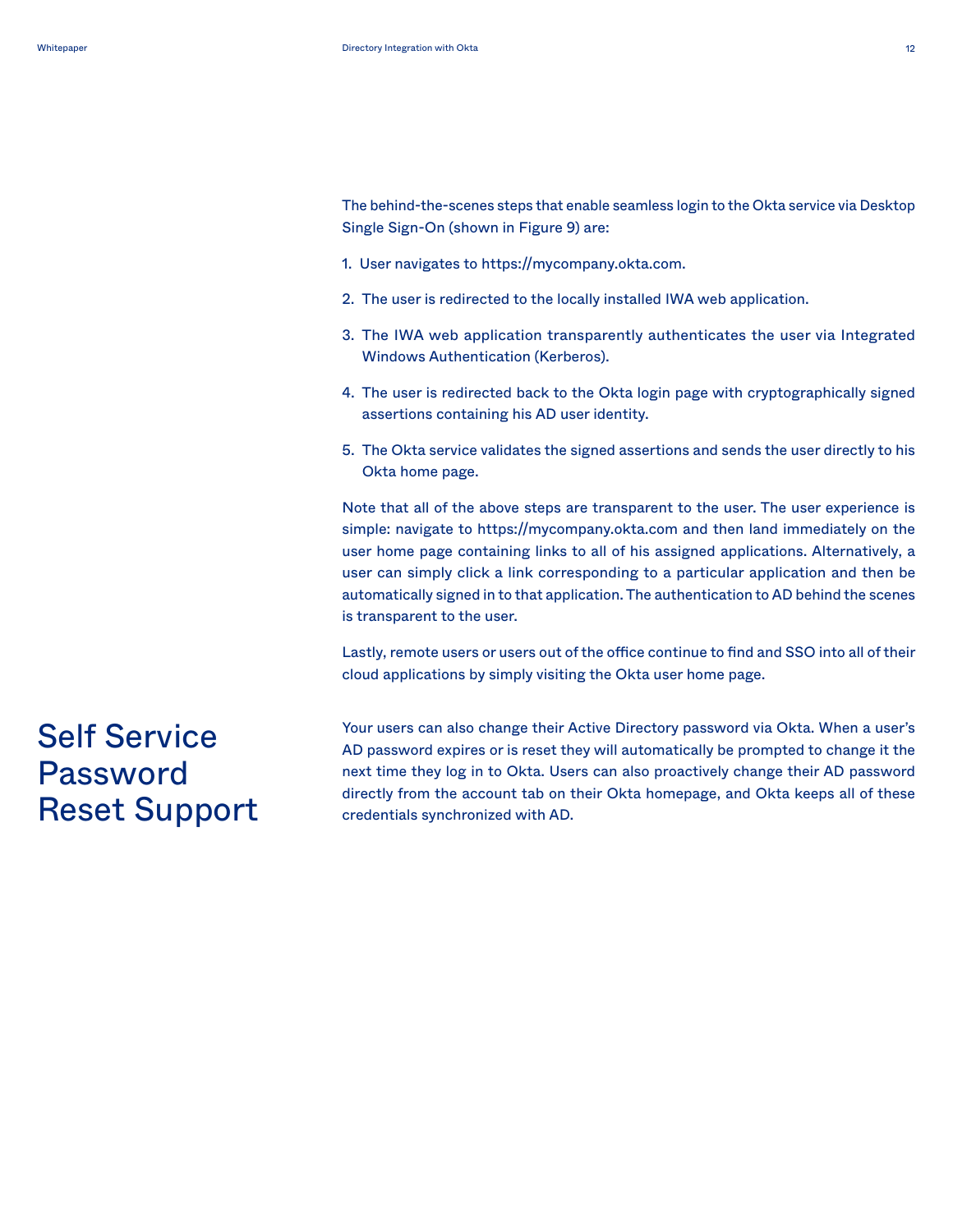# <span id="page-13-0"></span>**Security** Group–Driven Provisioning

Okta's service has a group feature that can be used to drive bulk application provisioning and assignments to Okta users according to what groups they are members of. Okta allows you to map Active Directory or LDAP's security groups to native Okta groups and, as a result, to automatically provision applications to users based on their membership within AD or LDAP security groups.

When you add a user to your directory, you can place him in a security group, and during automatic synchronization with Okta, that user will be added, and accounts in the applications mapped to that security group will be automatically provisioned on their behalf. Application-specific parameters such as role, profile, and user information are automatically set based on rules defined within the Okta service as well. For example, a rule can be defined within Okta that ensures that all members of the AD/LDAP security group "Sales" are provisioned an account in Salesforce.com and given access to it.

The result is that when a user is added to your directory, all of the tasks required to give him access to his cloud and web-based applications are handled automatically. This greatly reduces the provisioning time for new employees, and allows IT admins to continue to use AD or LDAP as their starting point for user access.

When a user's Security Group membership changes, the change is detected by the Okta Directory Agent and is relayed to the Okta Service. When this happens, the assignment rules are recomputed. These rules trigger applications to be newly assigned, existing application assignments to be removed, or user properties to be updated on the downstream applications.

New and updated application assignments work exactly the same. All of the steps to provision the account, set up SSO, and update the user's My Applications home page are handled automatically. Deletions are handled similarly. If a user's access to an app is removed, he is immediately locked out from using SSO to access that application. The application account is then deactivated by the Okta service, or if that cannot be done automatically, an administrative task is created that must be cleared once the account has been deactivated manually. All of these actions can execute automatically or after confirmation by an Okta administrator.

# One-Click Deprovisioning

User deactivation is typically triggered from a standard corporate identity store such as Active Directory or LDAP. With Okta's centralized deprovisioning, deactivating a user in your user store immediately initiates a deprovisioning workflow to ensure maximum effectiveness in preventing unauthorized access to Okta and other cloud applications. The workflow generates a notification to administrators and guides IT to complete any necessary manual deprovisioning tasks associated with a particular user or application. Further, this workflow also serves as an audit trail; within Okta the entire audit trail is captured for reporting and audit purposes so that you can easily generate historical deprovisioning reports by user or by application.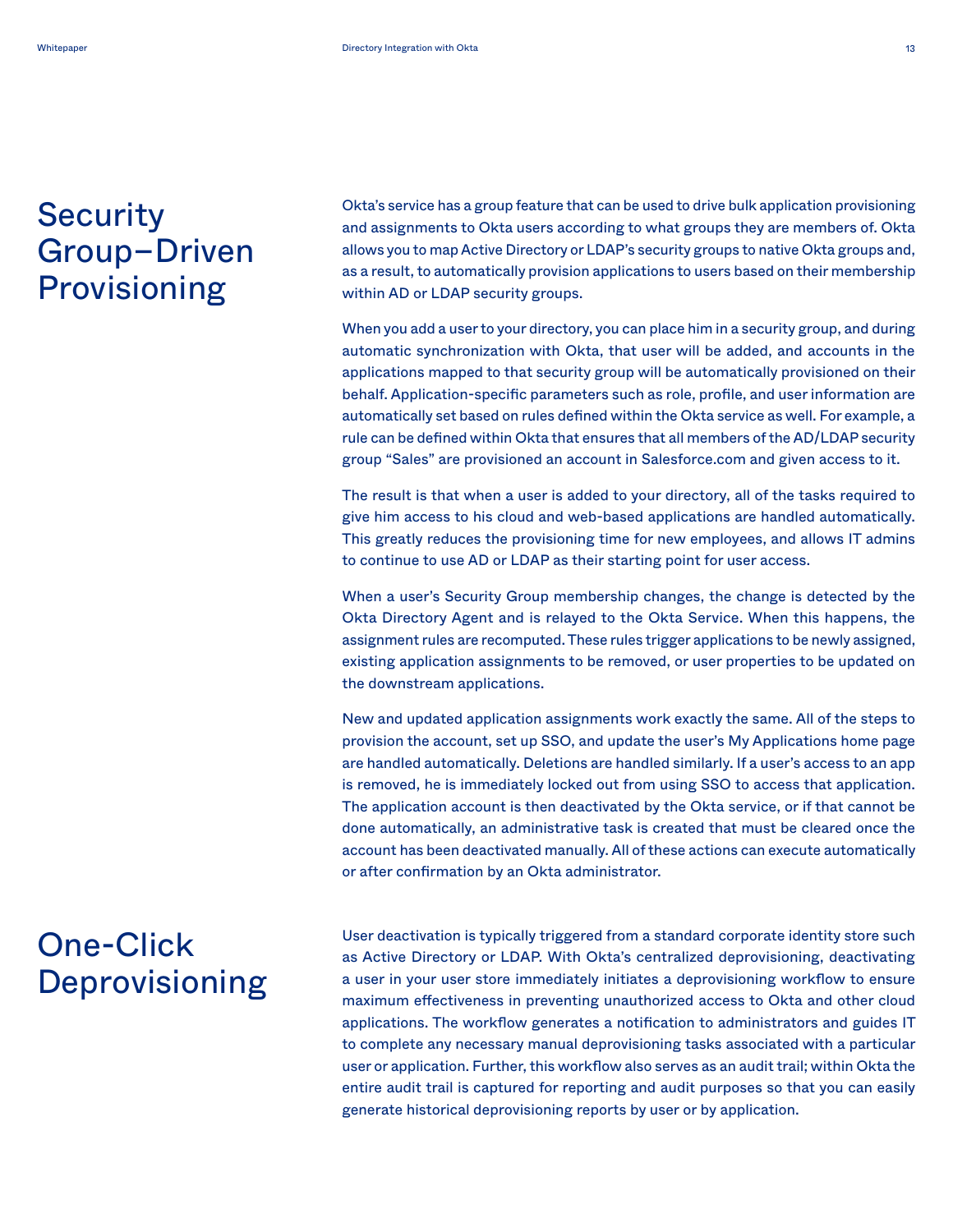# <span id="page-14-0"></span>**Single** Sign-on for Authenticated Apps

Most enterprises have on-premises web applications that can easily be integrated into Okta's SSO solution. Many companies also have web applications that use Directory credentials for authentication. These applications are not using Integrated Windows Authentication, but instead require the user to enter their AD or LDAP credentials when they sign in. When Okta is configured to delegate authentication to Active Directory, signing in to these internal web applications can also be automated. **White paper**

The behind-the-scenes steps that enable SSO for Directory authenticated internal web applications (shown in Figure 9) are:

- 1. Okta is configured to delegate authentication to AD/LDAP.
- 2. Customer has on-premises apps authenticating to AD/LDAP.
- 3. User logs into Okta with AD/LDAP credentials.
- 4. User accesses App 1 and App 2 with SWA using AD/LDAP credentials.
- 5. App 1 and App 2 authenticate user against AD/LDAP.

Okta can leverage its Secure Web Authentication protocol to automatically log users into these internal web applications. When an internal web application is configured to delegate authentication to appropriate directory (the same source to which Okta delegates authentication), Okta captures the user's AD/LDAP password at login and automatically sets that password for that user in any applications that also delegate to AD or LDAP. This allows users to simply click a link to access these applications, and then be logged in automatically.

Note that Okta synchronizes the AD password securely; if the password subsequently changes in AD, this event is captured on login to Okta and immediately updated in the secure password store for that application, ensuring that the next login attempt will be successful. be successful.



Figure 9: Okta enables SSO for LDAP authenticated internal web applications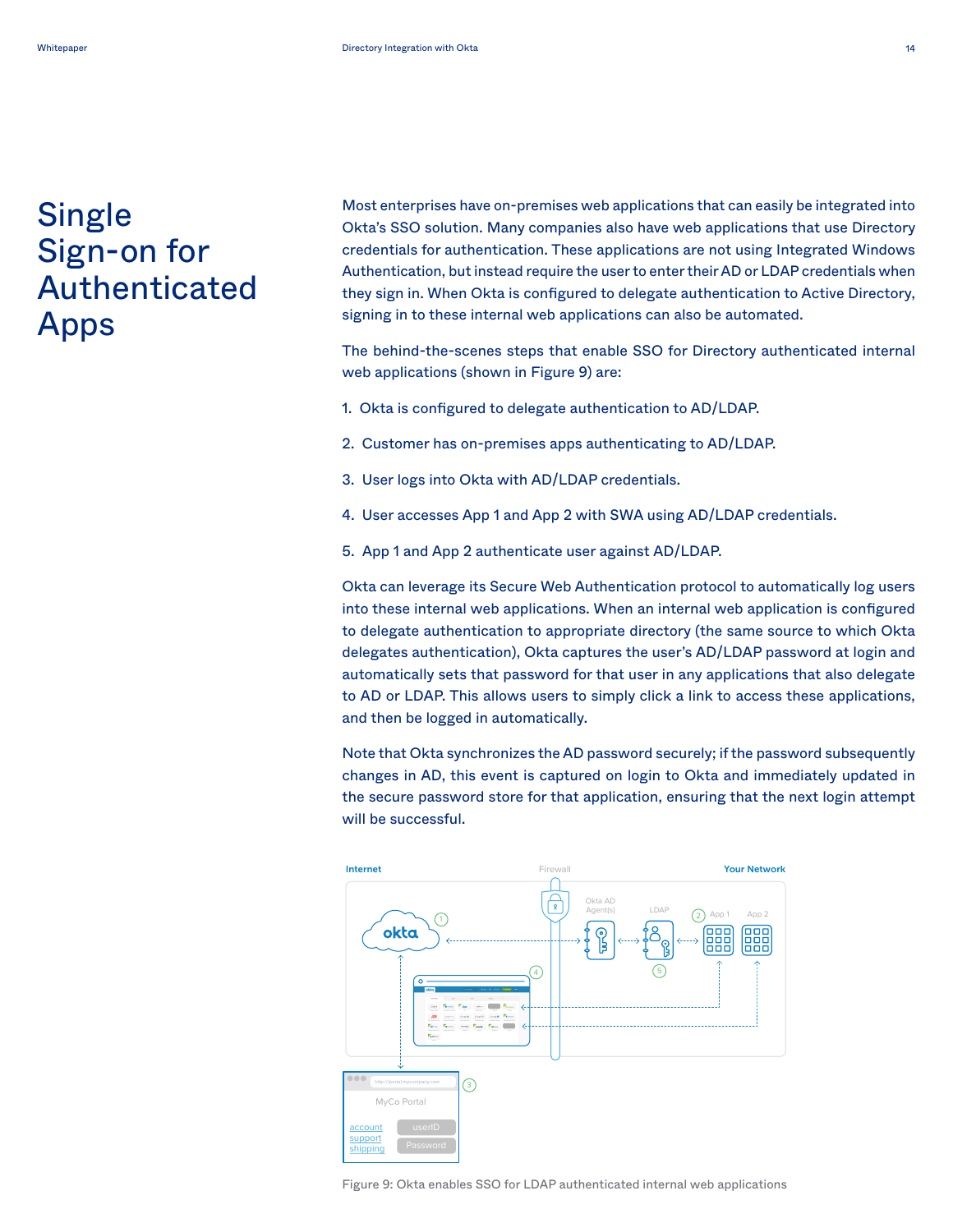# <span id="page-15-0"></span>Conclusion— Extend Your Directory to the Cloud with Okta

# Okta Active Directory Agent **Details**

Companies continue to shift their focus from legacy on-premises applications to newer cloud based services. The newer cloud services offer enormous benefits, both in expanded capabilities and in lower overall cost. The question today is not if you can make this transition, but rather how fast can you do it. One of the biggest obstacles in this path is managing user identities in a way that is consistent with users' and administrators' experience and expectations. Linking Active Directory or LDAP to cloud services solves this problem, and Okta's cloud-based identity management solution makes it possible. Okta provides a flexible, highly redundant, and scalable solution for managing cloud identities, and it does so in a service that is easy to set up and is virtually maintenance-free. Let Okta extend your Directory usage to all of your cloud applications—both the apps you use today and the ones you'll need in the future.

The Okta AD Agent is designed to scale easily and transparently. For redundancy a cluster can be created by installing Okta AD Agents on multiple Windows Servers; the Okta service registers each Okta AD Agent and then distributes authentication and user management commands across them automatically. If any agent loses connectivity or fails to respond to commands, it is removed from rotation and the administrator is notified via email. In parallel, the Okta AD Agent will attempt to reconnect to the service using an exponential back-off capped at 1-minute intervals

### System Requirements for Okta AD Agent

The following are minimum system requirements to support the Okta AD Agent:

- Windows Server 2003 R2 or later
- 20 MB of memory for service
- AD Service Account created upon Okta AD Agent installation

Here are suggested system requirements:

- 256 MB of memory for service
- Dedicated AD Service Account with Domain Users permissions
- Separate server from Domain Controller (can be shared)

Okta IWA is a lightweight IIS web app that enables desktop SSO with the Okta service. The Okta IWA web application installs on Windows Server 2008 in Web Server Role. The installer configures IIS and all Windows components.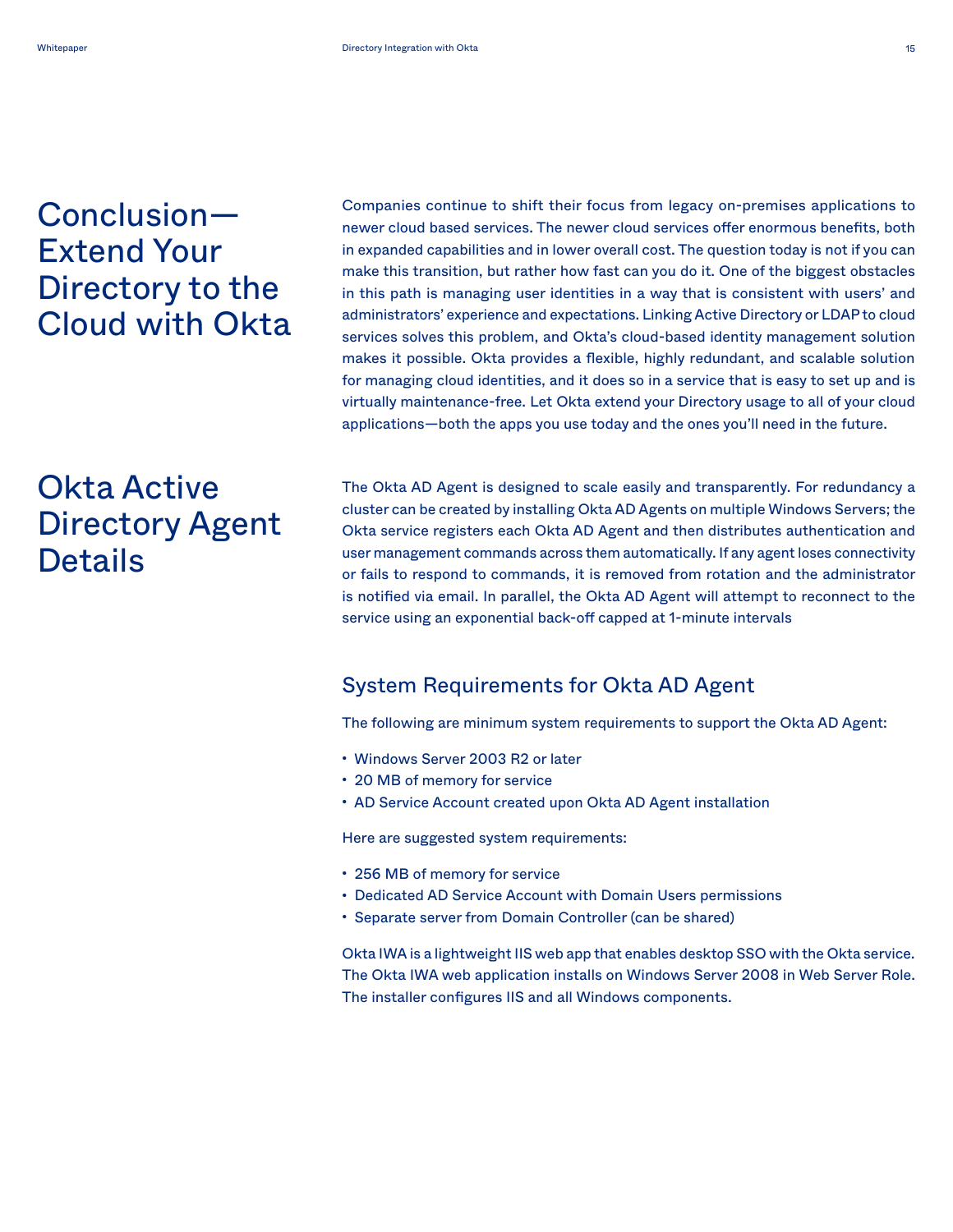## <span id="page-16-0"></span>Okta IWA Web Application **Details**

# Okta LDAP Agent Details

### System Requirements for Okta IWA Web Application

The following are system requirements necessary to support the Okta IWA web application:

- Windows Server 2008 in Web Server Role
- 50 MB of memory

The Okta LDAP Agent is designed to scale easily and transparently. For redundancy a cluster can be created by installing Okta LDAP Agents on multiple Windows Servers; the Okta service registers each Okta LDAP Agent and then distributes authentication and user management commands across them automatically. If any agent loses connectivity or fails to respond to commands, it is removed from rotation and the administrator is notified via email. In parallel, the Okta LDAP Agent will attempt to reconnect to the service using an exponential back-off capped at 1-minute intervals.

### System Requirements for Okta LDAP Agent

The following are minimum system requirements to support the Okta LDAP Agent:

- Windows Server 2003 R2 or later
- 20 MB of memory for service
- LDAP Service Account created upon Okta LDAP Agent installation

Here are suggested system requirements:

- 256 MB of memory for service
- Dedicated Service Account with Domain Users permissions
- Separate server from Domain Controller (can be shared)

The Okta LDAP agent supports many of the popular LDAP vendors including the following:

- SunOne LDAP 5.2+, 6.\*, 7.\*
- Oracle Internet Directory
- OpenLDAP
- OpenDJ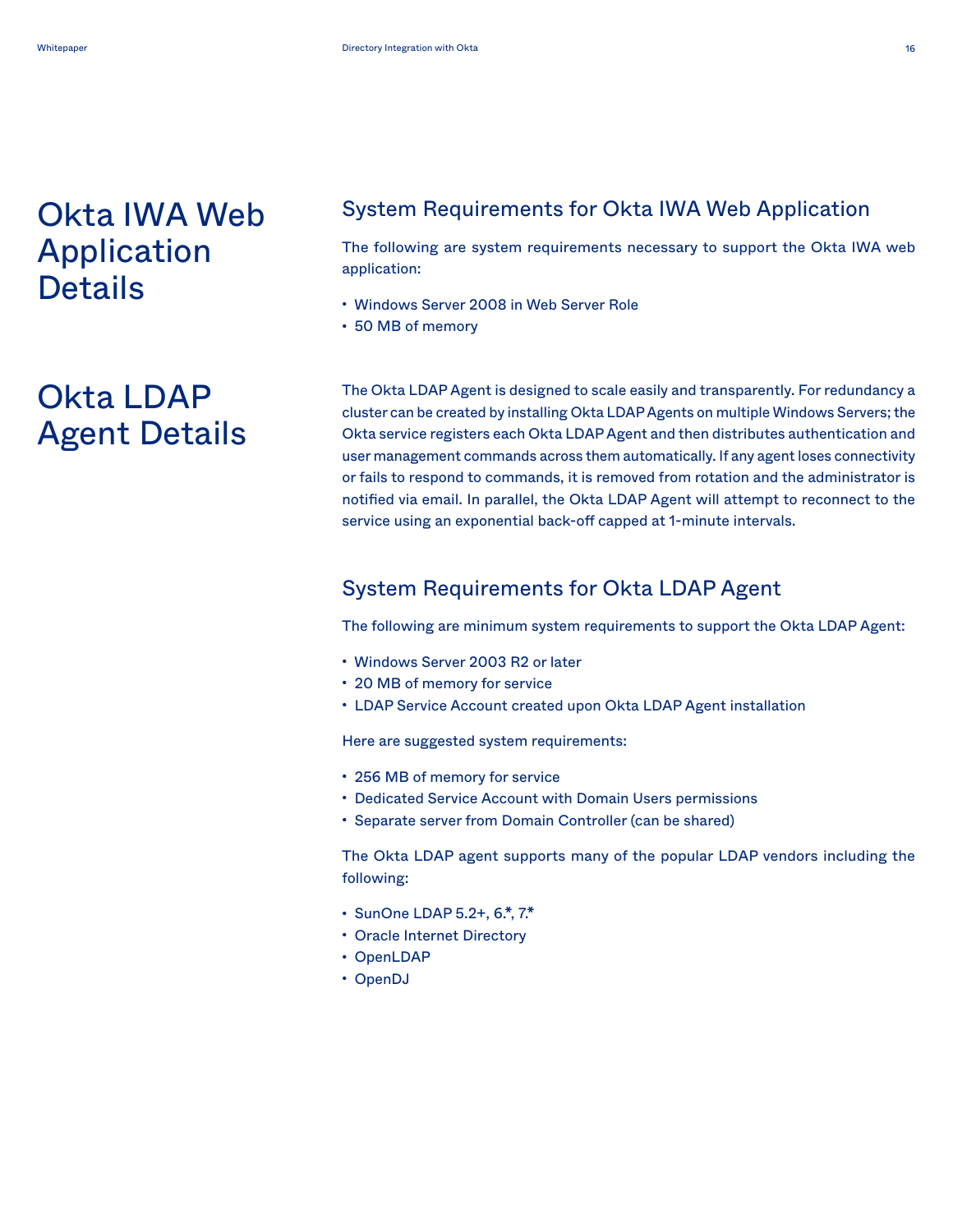### About Okta

Okta is the leading independent provider of identity for the enterprise. The Okta Identity Cloud enables organizations to securely connect the right people to the right technologies at the right time. With over 6,500 pre-built integrations to applications and infrastructure providers, Okta customers can easily and securely use the best technologies for their business. Over 8,950 organizations, including 20th Century Fox, JetBlue, Nordstrom, Slack, Teach for America and Twilio, trust Okta to help protect the identities of their workforces and customers. To learn more, visit **[okta.com](http://okta.com)**.